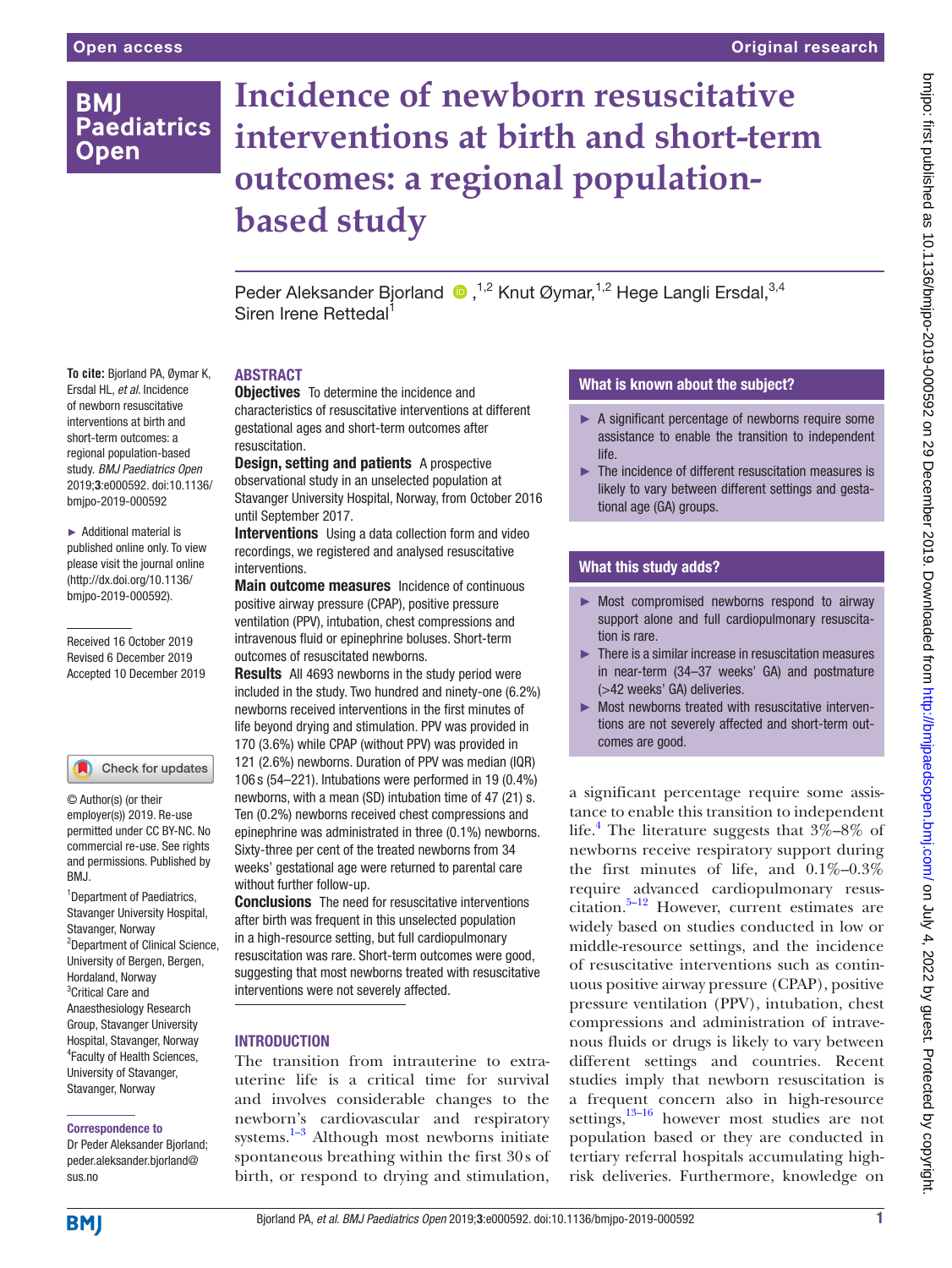short-term outcomes of near-term or at-term newborns after resuscitation is limited.<sup>17</sup> <sup>18</sup> The aim of this study was (1) to describe the incidence and characteristics of newborn resuscitative interventions during the first minutes of life in an unselected population, and (2) to assess short-term outcomes after resuscitation.

# Materials and methods Study site

This prospective, observational study was conducted at Stavanger University Hospital, Norway, including all newborns born in the region from 1 October 2016 until 30 September 2017. Stavanger University Hospital serves a population of 350000 with approximately 4600 deliveries annually, and is the only hospital in the region with delivery and newborn services. The hospital has an obstetric and neonatal department, providing care for newborns ≥23 weeks' gestational age (GA). Newborns with antenatally diagnosed severe cerebrospinal, cardiac or gastrointestinal malformations requiring surgery immediately after birth are delivered elsewhere, accounting for approximately seven pregnancies each year.

The department of obstetrics includes a midwife-run low-risk delivery unit, a general labour ward and an operating theatre for elective and emergency caesarean sections. Each site has a centrally placed main resuscitation crib with resuscitation and monitoring equipment, and a backup resuscitation crib in case of, for example, twin deliveries. In cases of extreme preterm deliveries (<28 weeks' GA), a fully equipped mobile resuscitation crib is brought from the neonatal intensive care unit (NICU) for convenient transportation back to the NICU after stabilisation.

The resuscitation cribs are equipped with a radiant heater, suction device, patient monitor (Carescape B450, General Electric, Boston, MA), oxygen blender, selfinflating bag without positive end expiratory pressure (PEEP) (Laerdal Medical, Stavanger, Norway), T-piece resuscitator (NeoPuff, Fisher & Paykel Healthcare, Auckland, New Zealand) and instruments for endotracheal intubation and intravenous access ([online supplementary](https://dx.doi.org/10.1136/bmjpo-2019-000592)

[file 1\)](https://dx.doi.org/10.1136/bmjpo-2019-000592). CPAP is provided with the NeoPuff T-piece resuscitator with adjustable PEEP, routinely set at  $5 \text{ cm H}_2\text{O}$ . The primary resuscitation team consists of the midwife and/or nurse assistant responsible for the birth and a

paediatric resident. A consultant neonatologist is present in cases of extreme preterm deliveries or risk of severe asphyxia. The primary resuscitation team may also call on a full resuscitation team including a consultant neonatologist (if not already present), a neonatal nurse, an anaesthesiologist and an anaesthetic nurse. All staff undergo regular training. The resuscitation teams follow the Norwegian Resuscitation Council guidelines for newborn resuscitation,[19](#page-7-5) based on the International Liaison Committee on Resuscitation  $(ILCOR)^4$  and European Resuscitation Council<sup>20</sup> guidelines.

# Data collection

During the study period, an 'observational incidence report form' was completed for every newborn, documenting the time and mode of delivery (vaginal delivery or caesarean section), GA and if the newborn received resuscitative interventions within the first 5min after birth [\(online supplementary file 2](https://dx.doi.org/10.1136/bmjpo-2019-000592)). We defined resuscitative interventions as one or more of the following: CPAP, PPV, endotracheal intubation, chest compressions and intravenous administration of fluids or drugs. The incidence report forms were continuously cross-checked against the birth record, ensuring that every birth was included.

Video recordings were used to supplement the report forms regarding the resuscitative interventions provided. For this purpose, a video and voice recording camera with motion sensors was mounted above all main resuscitation cribs, and on some of the NICU's mobile resuscitation cribs, during the entire study period. Due to economic and technical limitations, secondary resuscitation cribs and some of the NICU's mobile resuscitation cribs were not equipped with a camera. During the data collection period, study personnel would continuously, at a minimum of twice weekly, collect the 'observational incidence report form' filled out after every birth. Parental consent to analyse the video recordings and to

<span id="page-1-0"></span>

| Incidence of resuscitative interventions during 1 year at Stavanger University Hospital<br><b>Table 1</b> |           |            |            |            |                |             |
|-----------------------------------------------------------------------------------------------------------|-----------|------------|------------|------------|----------------|-------------|
| <b>Gestational age group</b>                                                                              | $28$      | $28 - 33$  | $34 - 36$  | $37 - 41$  | $\geq 42$      | Total       |
| Total number of newborns                                                                                  | 13        | 61         | 190        | 4318       | 111            | 4693        |
| Interventions provided in                                                                                 | 13 (100%) | 47 (77%)   | 19 (10%)   | 199 (4.6%) | 13 (12.6%)     | 291 (6.2%)  |
| CPAP only                                                                                                 | 0         | 24 (39%)   | 7(3.7%)    | 85 (0.2%)  | 5(4.5%)        | 121 (2.6%)  |
| Positive pressure ventilation                                                                             | 13 (100%) | 23 (38%)   | 12 (6.3%)  | 114 (2.6%) | 8(7.2%)        | 170 (3.6%)  |
| Intubation                                                                                                | 7(54%)    | $2(3.3\%)$ | $1(0.5\%)$ | $9(0.2\%)$ | $\overline{0}$ | $19(0.4\%)$ |
| Chest compression                                                                                         | 0         | $1(1.6\%)$ | $1(0.5\%)$ | $8(0.2\%)$ | 0              | $10(0.2\%)$ |
| Intravenous epinephrine                                                                                   | 0         | 0          | $\Omega$   | $3(0.1\%)$ | $\Omega$       | $3(0.1\%)$  |
| Intravenous fluid bolus                                                                                   | 0         | $1(1.6\%)$ | $2(1.1\%)$ | 12 (0.3%)  | 0              | 15 (0.3%)   |

Incidence is presented as n (percentage of newborns in the same group).

CPAP, continuous positive airway pressure.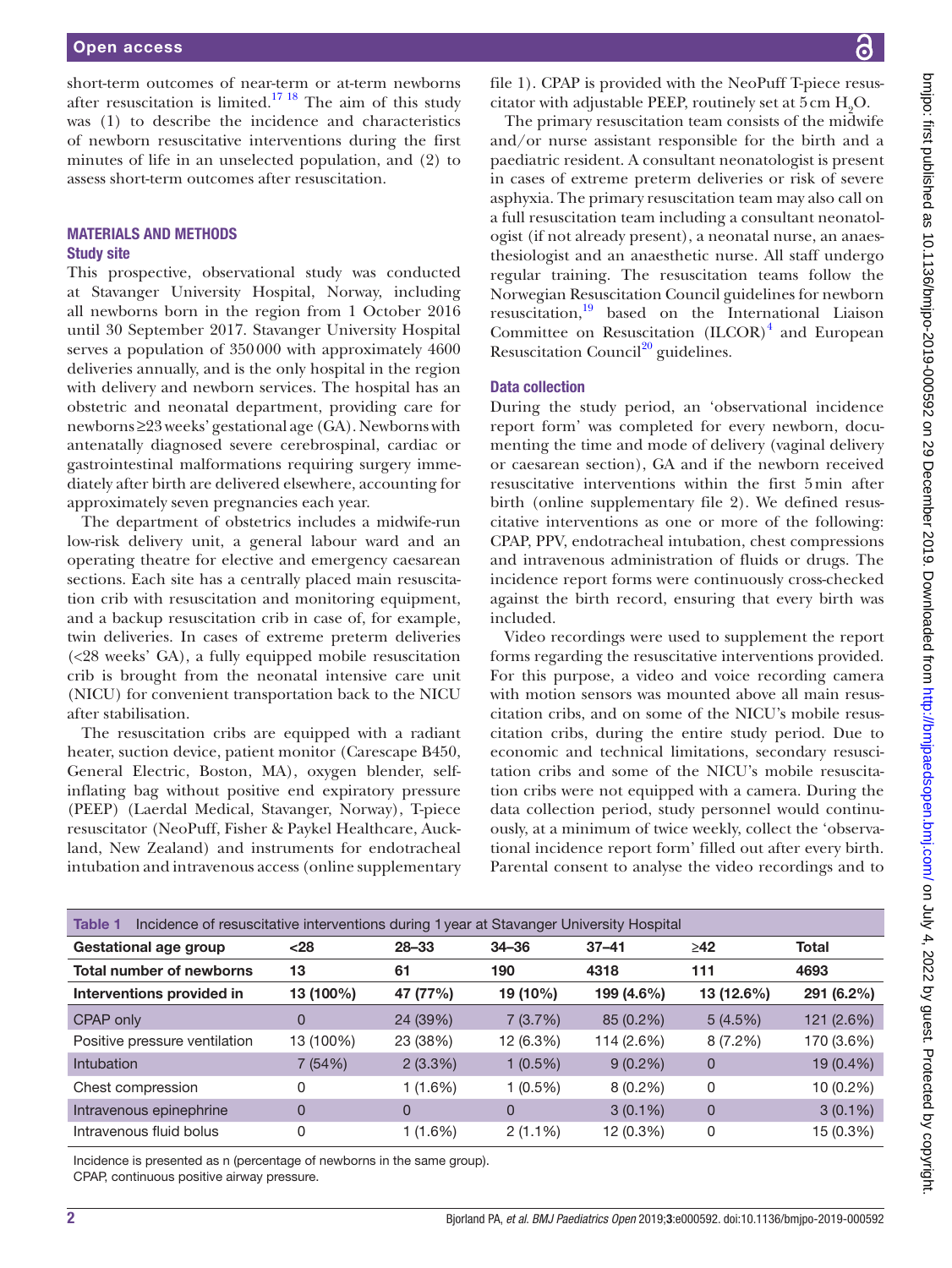| $(n=198)$<br>Arterial pH                                                                                                                                                                                                                                                                                                                                                   |                          | 7.35 (0.05) |                | 7.32 (0.13) | 7.25   | (0.08) | 7.18           | (0.14) | $7.16$ (0.1) |       |               | 7.20 (0.13) |             |
|----------------------------------------------------------------------------------------------------------------------------------------------------------------------------------------------------------------------------------------------------------------------------------------------------------------------------------------------------------------------------|--------------------------|-------------|----------------|-------------|--------|--------|----------------|--------|--------------|-------|---------------|-------------|-------------|
| $(h=194)$<br>Arterial BE                                                                                                                                                                                                                                                                                                                                                   | $-2.5$                   | (1.2)       | $-2.7$         | (3.5)       | $-2.6$ | (1.9)  | $-5.2$         | (3.5)  | $-4.7$       | (4.9) | $-4.7$        | (3.6)       |             |
| $(n=232)$<br>Venous pH                                                                                                                                                                                                                                                                                                                                                     | 7.34                     | (0.10)      | 7.37           | (0.13)      | 7.31   | (0.10) | 7.28           | (0.11) | 7.27         | (0.1) | 7.29          | (0.14)      |             |
| $(n=229)$<br>Venous BE                                                                                                                                                                                                                                                                                                                                                     | $-4.3$                   | (1.9)       | $-1.9$         | (2.6)       | $-3.7$ | (3.0)  | $-5.8$         | (3.8)  | $-4.9$       | (2.5) | $-5.0$        | (3.4)       |             |
| aracteristics of births                                                                                                                                                                                                                                                                                                                                                    |                          |             |                |             |        |        |                |        |              |       |               |             |             |
| Vaginal                                                                                                                                                                                                                                                                                                                                                                    | 5                        | (42%)       | ဗု             | (33%)       |        | (50%)  | 115            | (65%)  |              | (54%) | 147           | (58%)       |             |
| Planned caesarean section                                                                                                                                                                                                                                                                                                                                                  | $\overline{\mathcal{C}}$ | (17%)       | 5              | (13%)       |        | (7%)   | 4              | (2%)   |              |       | 으             | (5%)        |             |
| Acute caesarean section                                                                                                                                                                                                                                                                                                                                                    | 5                        | (42%)       | 21             | (54%        | ဖ      | (43%)  | 58             | (33%)  | ဖ            | (46%) | 96            | (38%)       |             |
| <b>Breech</b>                                                                                                                                                                                                                                                                                                                                                              | ဖ                        | (50%)       | $\overline{0}$ | (26%)       | 5      | (36%)  | $\overline{4}$ | (8%)   |              | (8%)  | 36            | (14%)       |             |
| Vacuum                                                                                                                                                                                                                                                                                                                                                                     |                          |             |                | (3%)        |        | (7%)   | 80             | (34%)  | 5            | (38%) | 59            | (26%)       |             |
| Forceps                                                                                                                                                                                                                                                                                                                                                                    |                          |             | 0              |             |        | (7%)   |                | (6%)   |              |       | $\frac{1}{2}$ | (5%)        |             |
| Induced labour                                                                                                                                                                                                                                                                                                                                                             | c                        |             |                | (3%)        |        | (7%)   | 59             | (33%)  |              | (54%) | 68            | (27%)       |             |
| e table shows the characteristics of the 255 newborns for which consent was provided to access further details. Weight and Apgar given as median (IQR). Umbilical cord blood<br>ues given as mean (SD). All others presented as n (percentage of resuscitated newborns in the same group).<br>mbilical blood samples were not available for all patients.<br>: base excess |                          |             |                |             |        |        |                |        |              |       |               |             | <u>Open</u> |

\*Umbilical blood samples were not available for all patients. \*Umbilical blood samples were not available for all patients.

Forceps Vacuum **Breech** 

BE, base excess. BE, base excess.

Weight (g)

Apgar scores

Apgar scores

1 min Apgar 5 min Apgar

Male gender

Umbilical blood values\*

Jmbilical blood values\*

10 min Apgar

Characteristics of births

Characteristics of births

Characteristics of newborns

Characteristics of newborns

Table 2 The characteristics of resuscitated newborns at Stavanger University Hospital by gestational age (GA) and in total

GA 28-33

 $GA < 28$ 

<span id="page-2-0"></span>Table 2

 $n=12$ 

 $n=39$ 

The characteristics of resuscitated newborns at Stavanger University Hospital by gestational age (GA) and in total

GA 28–38 GA 28–37–41 GA 34–36 GA 34–37–41 GA 34–33 GA 342 Total GA 342 GA 342 n=12 n=39 n=14 n=177 n=13 n=255

GA 34-36  $n = 14$ 

GA 37-41  $n=177$  Weight (g) 7908-7909(790 1940 (780-89-89-91-0) 3905 (2190-2010) 3746 (408-1925 (300-81-2021) 3874 (307-8-2970-Мария в 1945 и 10 (58 °G) 10 (58 °G) 10 (58 °G) 105 (59 °G) 105 (58 °G) 105 (59 °G) 105 (59 °G) 153 (59 °G) 153 (59 °G) 153 (59 °G) 153 (59 °G) 153 (59 °G) 153 (59 °G) 153 (59 °G) 154 (59 °G) 154 (59 °G) 154 (59 °G) 154 (

2545  $\overline{C}$ 

 $(1325 - 1804)$  $(59%)$ 

1485

 $(743 - 899)$  $(67%)$ 

790

 $\infty$ 

23

 $(2190 - 2970)$  $(71%)$ 

 $(2375 - 3832)$  $(60%)$ 

3310

 $(3654 - 3924)$  $(54%)$ 

3746  $\overline{a}$ 

 $(3142 - 3946)$  $(59%)$ 

3566

105

153

 $n = 255$ 

**Total** 

Ga  $\geq$ 42  $n=13$ 

 $8 - 10$  $7 - 9$  $5 - 7$ 

 $8 - 10$  $7 - 9$  $4 - 7$ 

> $\infty$  $\sim$

 $8 - 10$  $7 - 9$  $5 - 7$ 

> $\infty$ ၜ

 $7 - 8$  $5 - 8$ 

> $\infty$  $\infty$

> $\infty$ ၜ

 $7 - 8$  $7 - 9$ 

 $\infty$ 

 $7 - 8$ 

 $\circ$ 

 $\overline{c}$  $\infty$ ၜ

 $\overline{a}$ 

1min Apgar 5 5–7 5 5–7 6–8 6–8 6–8 6–8 5 5–7 5–7 5–7 5–7 6–7 6 5–7 6–7 6 5min Apgar 8 7–8 8 7–9 8 7–8 8 7–9 7 7–9 8 7–9 10min Apgar 8 7–9 9 8–9 8 7–8 9 8–10 9 8–10 9 8–10

 $\circ$ 

 $6-8$  $7 - 9$  $8-9$ 

 $\overline{a}$ 

 $4 - 7$ 

LO  $\infty$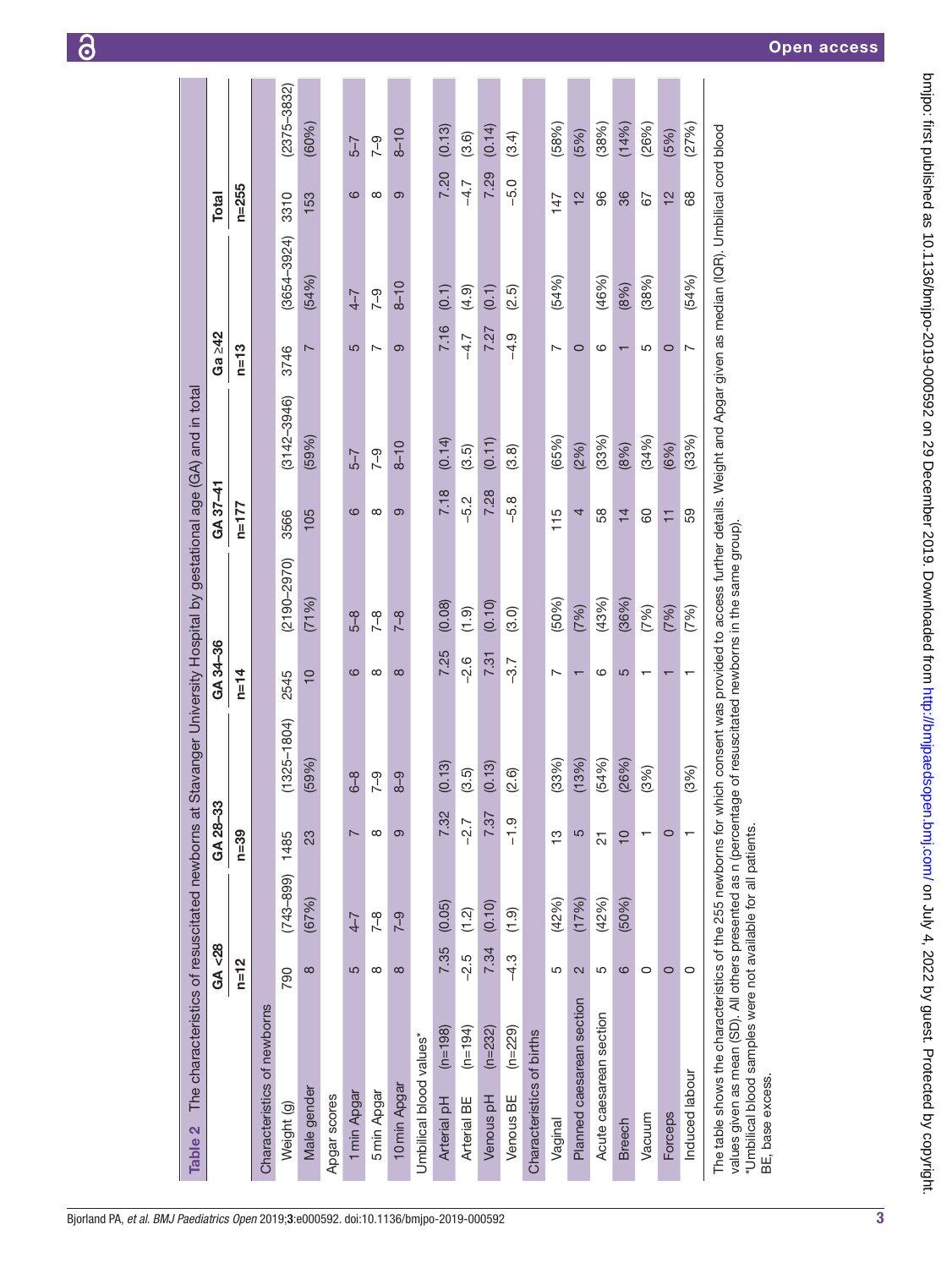

Figure 1 Overview of the studied population *\**Parental consent was preferably obtained during hospital stay, or else by letter (n=112). Three parents were not asked due to language difficulties. †Videos were automatically deleted after 3weeks. Consent obtained after 3weeks resulted in data extraction from patient records alone. ‡Only main resuscitation cribs were equipped with cameras. CPAP, continuous positive airway pressure.

extract patient data from the medical records was asked for all newborns who received resuscitative interventions at birth. If the newborns were already discharged from hospital, parental consent was asked by letter.

During video analysis, the newborn's respiratory effort at placement at the resuscitation cribs was characterised as adequate (eg, crying or showing mild or moderate retractions), inadequate (eg, grunting or severe retractions) or apnoeic. Drying and stimulation was considered adequate if the newborn received tactile truncal stimulation (drying, chest and back rubs) prior to respiratory support.<sup>21</sup> We recorded mode and duration of PPV, indication for intubation and duration of intubation attempts, and duration of chest compressions.

<span id="page-3-0"></span>If established, type of intravenous access and number of fluid/epinephrine boluses were registered. Cord blood samples were taken immediately after birth. We defined short-term outcomes as either death, survival and returned to parents, or survival and admitted to the NICU. Further, we characterised level of intensive care by: length of stay, therapeutic hypothermia, mechanical ventilation, pneumothorax, hypoxic ischaemic encephalopathy (HIE) and death. As all premature newborns <34 weeks of gestation are routinely admitted to the NICU, and the level of intensive care on admission to NICU is strongly related to their prematurity and difficult to part from consequence of resuscitative interventions, we only described short-term outcomes in newborns ≥34 weeks of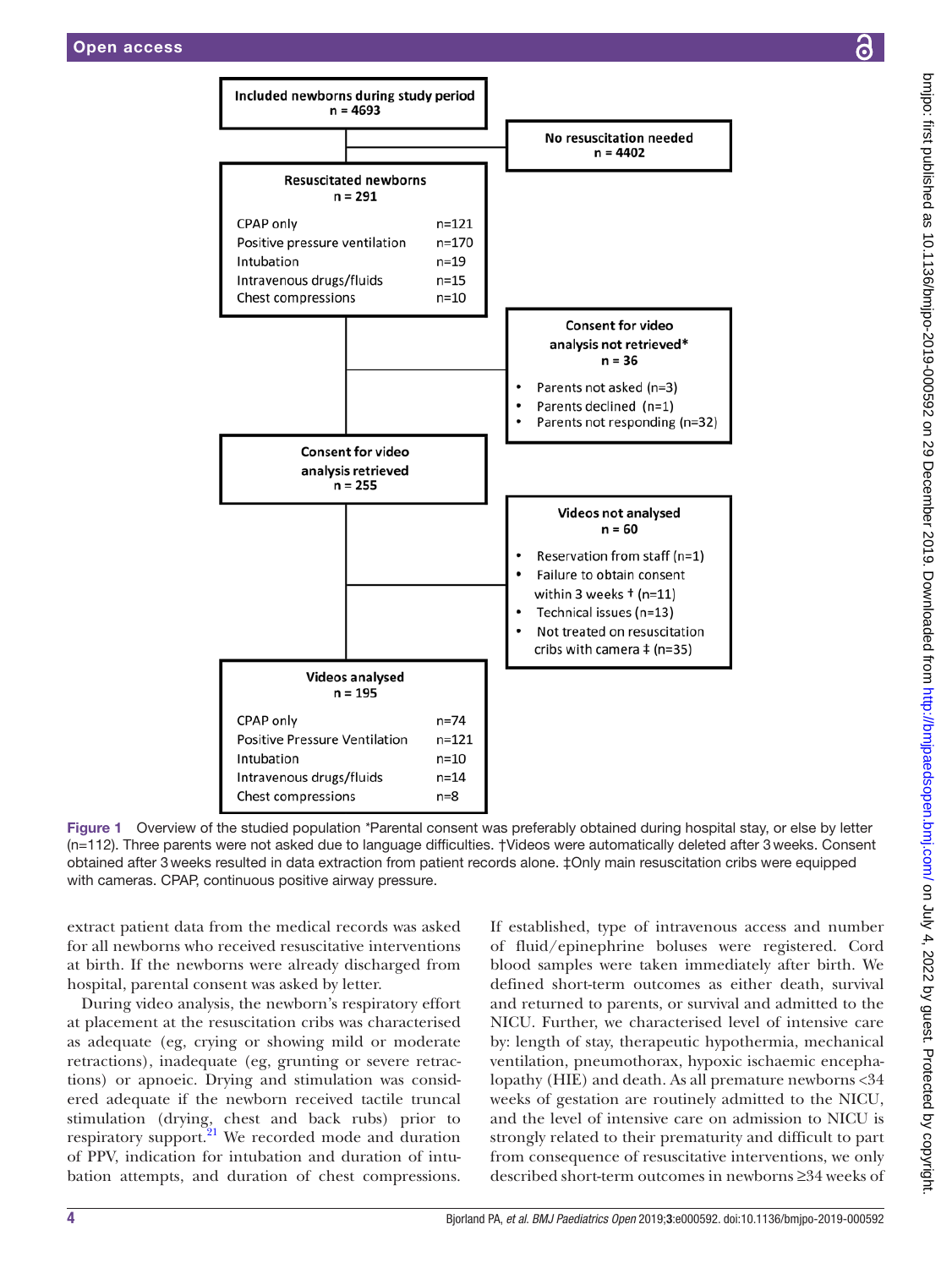gestation. Characteristics of the newborns were retrieved from the medical records.

# Analysis

A single investigator (PAB) reviewed all video recordings using the video management software from XProtect Smart Client (Milestone, Copenhagen, Denmark). Statistical calculations were performed in IBM SPSS Statistics V.24 (SPSS). Comparison between groups was done by Mann-Whitney U test for continuous variables and  $\chi^2$  test for categorical variables (Fisher's exact test if expected counts were  $\langle 5 \rangle$ . A p value  $\langle 0.05 \rangle$  was considered statistically significant, all reported p values are two sided. Results are presented as number  $(\%)$ , median (IQR) and mean (SD).

# Ethics, patient safety and patient involvement

The study was evaluated as non-interventional by the regional ethical committee and approved by the hospital data protection officer. Waiver of consent was approved for the completion of the incidence reports, ensuring that the registrations were complete and population based. Parental consent was obtained after a resuscitation was videotaped, but prior to video analysis (deferred consent). Video recording is a method increasingly used in clinical research, and its legal and ethical concerns have been debated.<sup>2223</sup> The safety of data storage was prioritised, and only the project team members had access to the video recordings. Involved healthcare workers were given the opportunity to demand immediate deletion of the video recording. For privacy purposes, all video recordings were erased after 3weeks, thus obtaining parental consent and analysing video recordings had to be completed within that period. The local NICU parental user involvement group has been consulted during the project planning regarding ethical aspects, parental information and the process of obtaining parental consent.

# **RESULTS**

## Incidence of resuscitative interventions

During the study period, 4610 deliveries took place in our region, resulting in 4697 live born and 13 stillborn newborns. Twenty-six newborns were born outside the hospital (14 home deliveries and 12 deliveries during transport to the hospital, all unplanned). Four newborns were excluded as they were extreme preterm deliveries referred from peripheral hospitals. The remaining 4693 live born newborns were included in the incidence analysis. Of these, 5.6% were born preterm (<37 weeks' GA). There were 85 sets of twins, and one set of triplets. The caesarean section rate was 13.7%; 9.6% was acute and 4.1% elective.

In total, 291 (6.2%) newborns received resuscitative interventions. Respiratory support alone, either by CPAP or PPV, was sufficient in 97% of the resuscitated newborns, whereas the remaining 3% received full cardiopulmonary resuscitation (ie, chest compressions).

<span id="page-4-0"></span>Table 3 Level of respiratory support by respiratory effort at arrival on the resuscitation crib

|                           | Airway support |            |       |
|---------------------------|----------------|------------|-------|
| <b>Respiratory effort</b> | <b>CPAP</b>    | <b>PPV</b> | Total |
| Apnoeic                   | 16             | 98         | 114   |
| Inadequate*               | 34             | 18         | 52    |
| Adequate†                 | 24             | 5          | 29    |
| Total                     | 74             | 121        | 195   |

\*Grunting or severe chest retractions.

†Crying, mild or moderate chest retractions.

CPAP, continuous positive airway pressure; PPV, positive pressure ventilation.

The incidence of different resuscitative interventions for all newborns and in groups by GA is presented in [table](#page-1-0) 1.

The characteristics of the resuscitated newborns for which consent was provided to access further details are shown in [table](#page-2-0) 2.

#### Characteristics of the resuscitative interventions

We video recorded and analysed 195 of the 291 resuscitations, of which 121 were vaginally delivered newborns and 74 were caesarean sections. The inclusion process and reasons for missed video recordings are shown in [figure](#page-3-0) 1.

On arrival on the resuscitation crib, 160/195 (82%) newborns were adequately dried and stimulated before receiving resuscitative interventions. The respiratory effort of the newborn at arrival at the resuscitation crib, and the level of respiratory support provided, are presented in [table](#page-4-0) 3.

The median duration of CPAP in the group treated with CPAP only was 246s (113–562). The median duration of PPV was 106s (54–221), and 87 of 121 (72%) newborns were ventilated for more than 60s. The T-piece resuscitator was the provider's initial choice in all resuscitations, but in five resuscitations, the provider switched to a selfinflating bag and mask without PEEP during ventilation. Intubation was observed in 10 videos. The intubation was successful at the first (n=4) or second (n=6) attempt. Mean intubation time for each attempt was 47 (21) s. Indications for intubation were failed mask ventilation (n=4), chest compressions (n=3) or need for prolonged respiratory support (n=3).

Eight of the newborns who received chest compressions were video recorded ([table](#page-5-0) 4).

In three of these, chest compressions were provided for less than 1min, while three newborns underwent resuscitation with chest compressions exceeding 15min. In one newborn, return of spontaneous circulation did not occur, and the resuscitation attempt was discontinued after 18min.

### Short-term outcome of newborns ≥34 weeks' GA

Resuscitated newborns born  $\geq 34$  weeks' GA (n=203) were either immediately returned to their parents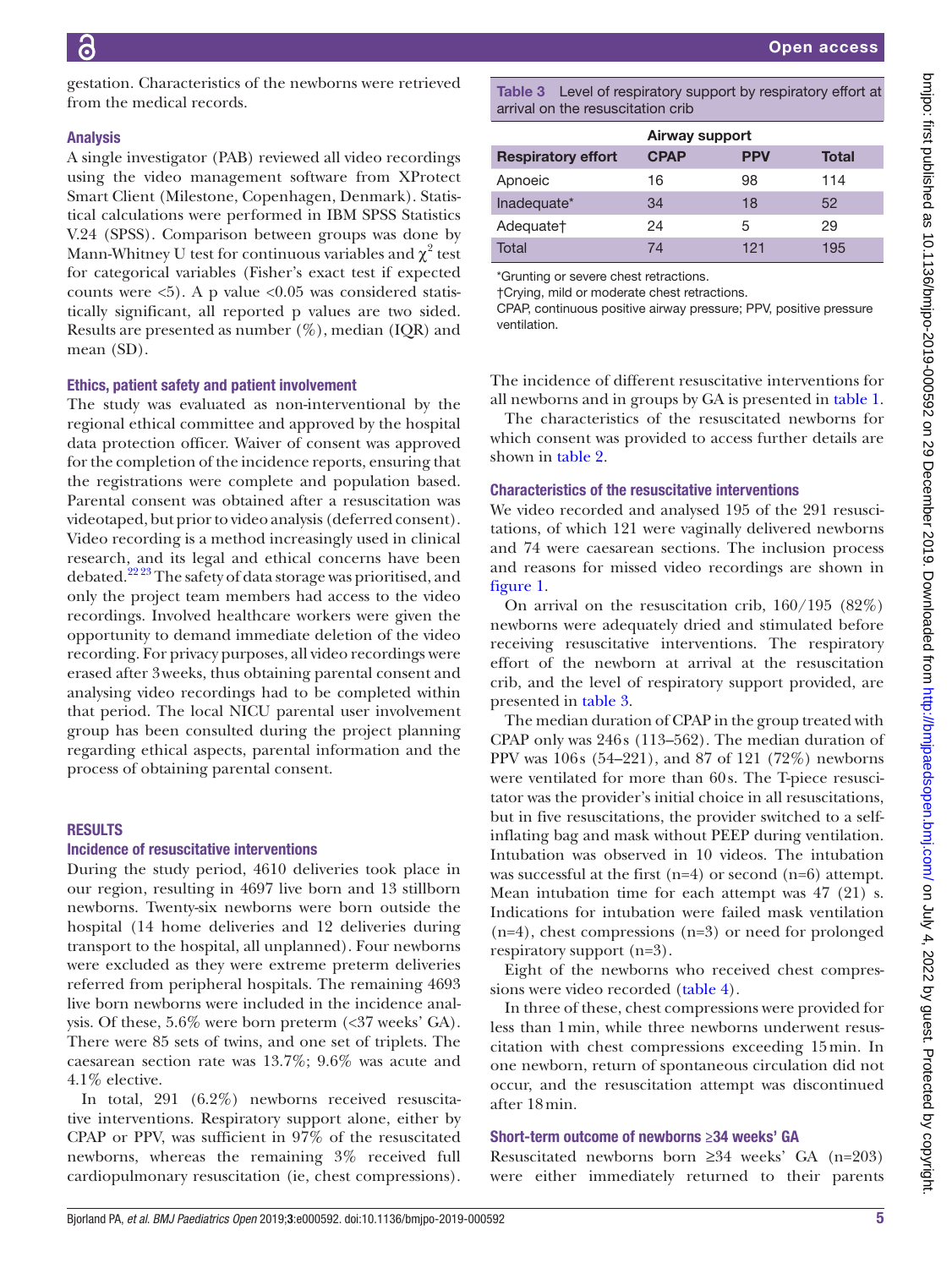| Table 4 Overview of newborns receiving chest compressions after birth                                                                                                                                                                                 |                                                        |                 |                            |                 |               |                       |                            |                |                               |               |                                                        |
|-------------------------------------------------------------------------------------------------------------------------------------------------------------------------------------------------------------------------------------------------------|--------------------------------------------------------|-----------------|----------------------------|-----------------|---------------|-----------------------|----------------------------|----------------|-------------------------------|---------------|--------------------------------------------------------|
| Duration of chest<br>compressions                                                                                                                                                                                                                     | Duration of PPV<br>compressions<br>prior to chest<br>ø | Gestational     | age in weeks Venous pH/BE* | Arterial pH/BE* | Intubated     | Intravenous<br>access | Epinephrine<br>boluses (n) | bolus<br>Fluid | Immediate outcome hypothermia | Therapeutic   | encephalopathy<br>of hypoxic<br>ischaemic<br>MRI signs |
| Omin/17s                                                                                                                                                                                                                                              |                                                        | 40              | $7.27/-7.99$               | $7.18/-8.31$    | $\frac{1}{2}$ | None                  | Ī                          | Ī              | Parental care                 | I             | Ī                                                      |
| $0$ min/36 $s$                                                                                                                                                                                                                                        | $\frac{1}{2}$                                          | 57              | 7.38/0.62                  | $7.35/-1.20$    | ş             | None                  | I                          | I              | Parental care                 | I             | I                                                      |
| $0$ min/46 $s$                                                                                                                                                                                                                                        | 106                                                    | $\overline{a}$  | $7.23/-4.11$               | $7.14/-3.79$    | $\frac{1}{2}$ | None                  |                            |                | NICU admission                | $\frac{1}{2}$ | $\frac{1}{2}$                                          |
| 1 min/51 s                                                                                                                                                                                                                                            | SO                                                     | 35              | $7.25/-2.38$               | $7.20/-1.59$    | Yes           | None                  | I                          | I              | NICU admission                | $\frac{1}{2}$ | $\frac{1}{2}$                                          |
| 3min/46s                                                                                                                                                                                                                                              | 140                                                    | 근               | $7.31/-4.04$               | $7.26/-3.59$    | Yes           | <b>PVC</b>            |                            | $\frac{1}{2}$  | NICU admission                | $\frac{1}{2}$ | $\frac{1}{2}$                                          |
| $16$ min/41 s                                                                                                                                                                                                                                         | 140                                                    | 39              | $7.28/-5.65$               | $7.18/-5.76$    | Yes           | PVC                   | $\sim$                     | Yes            | NICU admission                | Yes           | $\frac{1}{2}$                                          |
| $18$ min/ $13s$                                                                                                                                                                                                                                       | 62                                                     | $\overline{40}$ | $\frac{1}{1}$              |                 | Yes           | <b>IO</b> needle      |                            | Yes            | Discontinued                  |               |                                                        |
| $19$ min/ $28s$                                                                                                                                                                                                                                       | 44                                                     | $\overline{a}$  | $6.51/-20.98$              | $6.88/-16.58$   | Yes           | UVC                   | N                          | Yes            | NICU admission                | Yes           | Severe                                                 |
| BE, base excess; IO, intraosseous; NICU, neonatal intensive care unit;PPV, positive pressure ventilation; PVC, peripheral venous catheter; UVC, umbilical venous catheter.<br>"Blood values from umbilical cord blood gas taken directly after birth. |                                                        |                 |                            |                 |               |                       |                            |                |                               |               |                                                        |

<u>යි</u>

<span id="page-5-1"></span>Table 5 Comparison of newborns ≥34 weeks' gestation returned to parental care or admitted to neonatal intensive care unit (NICU) Returned to parental care (n=128) Admitted to NICU<br>(n=75) P value characteristics Weight (g) 3629 (3217–3989) 3455 (2865–3870) 0.042\* Gestational age 40 (39–41) 40 (38–41) 0.073\* Interventions CPAP only 65 (51%) 20 (27%) 0.001<sup>+</sup> PPV 63 (49%) 55 (73%) 0.001† PPV duration (s) 77 (40-112) 202 (90-391) <0.001\* Intubation 0 8 (11%) <0.001<sup> $\pm$ </sup> compressions 2 (2%) 5 (7%) 0.066‡ Intravenous access 0 0 13 (17%) <0.001‡ Umbilical blood Arterial pH 7.19 (0.11) 7.17 (0.12) 0.166\*

 $-4.6$  (3.1)  $-5.9$  (4.1) 0.073\*

−5.1 (2.8) −6.3 (3.5) 0.023\*

Apgar scores 1 min Apgar 6 (6–8) 5 (3–6) <0.001<sup>\*</sup> 5 min Apgar 9 (8-9) 7 (6-8) <0.001<sup>\*</sup> 10 min Apgar 9 (9-10) 8 (7-9)  $\leq 0.001^*$ Umbilical cord blood values presented as mean (SD). All others presented as n (%). Weight, gestational age, PPV duration and Apgar presented as median  $(IOR)$ .

Venous pH  $7.30(0.09)$   $7.26(0.09)$   $0.002*$ 

\*Mann-Whitney.

†χ2.

General

(weeks)

**Chest** 

values

Arterial base excess

Venous base excess

‡Fisher's exact test.

CPAP, continuous positive airway pressure; PPV, positive pressure ventilation.

 $(n=128/63\%)$  or admitted to the NICU  $(n=75/37\%).$ Length of stay on the NICU was median 3 days (2–8), with 70% of the newborns discharged home within 1week. Twelve newborns needed mechanical ventilation for median 3 (2–5) days. Pneumothorax was diagnosed in three of the resuscitated newborns. Therapeutic hypo thermia was provided in five resuscitated newborns, of which two had MRI findings compatible with HIE; one mild/moderate and one severe. Two newborns died during the NICU stay, one due to severe HIE and the second due to severe comorbidity. [Table](#page-5-1) 5 compares the characteristics of newborns >34 weeks' GA who were returned to their parents and those admitted to the NICU.

# <span id="page-5-0"></span>**DISCUSSION**

In this unselected population in a high-resource setting, newborn resuscitation was still a frequent concern, with more than 6% of all newborns requiring resuscitative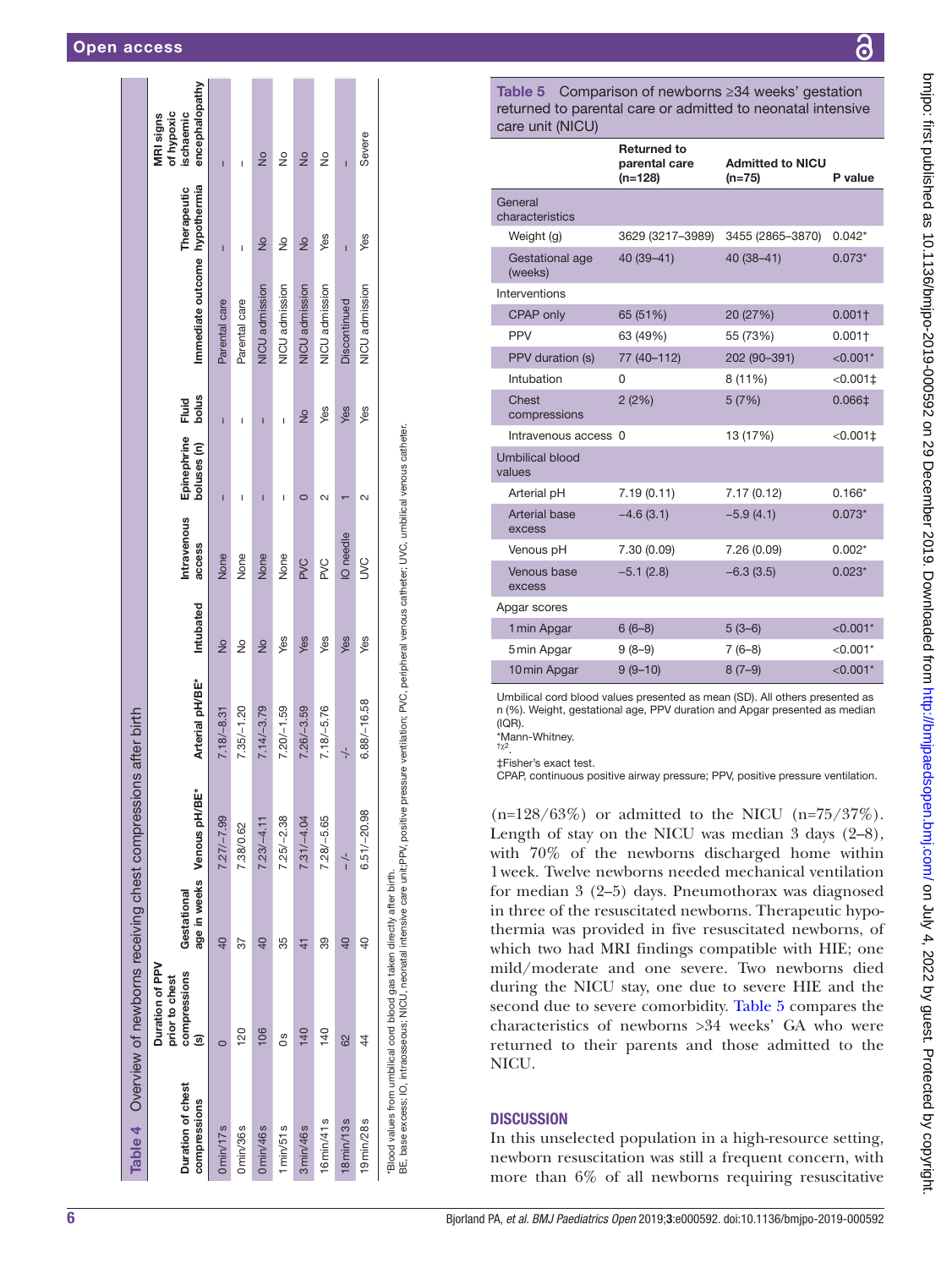interventions at birth. Most newborns responded to respiratory support alone, and the need for full cardiopulmonary resuscitation (ie, chest compressions and epinephrine boluses) was rare. Term newborns had the lowest incidence of interventions with higher incidences among near-term (34–36 weeks' GA) and post-term (>42 weeks' GA) newborns. All extreme preterm newborns (<28 weeks' GA) received PPV, and the intubation rate was 54%.

We defined CPAP as a resuscitation intervention, as it is suggested in the ILCOR guidelines as a means to augment endogenous respiratory effort.<sup>4</sup> Still, its indication is not clearly defined, and it is not a part of the resuscitation algorithm. In our study, more than 30% of the newborns receiving CPAP were evaluated as adequate breathers by the viewer, highlighting the uncertain necessity of the intervention.

The incidence of PPV in this study was lower than reported in studies conducted in low-resource settings.<sup>7-912</sup> In high-resource settings with modern fetal monitoring and comprehensive obstetric care, the reported incidences vary substantially. Whether these differences represent an unwarranted variation in clinical practice, or different patient characteristics, is unknown. Niles *et al* found that 6% of newborns received PPV in a tertiarylevel hospital in Philadelphia, however the caesarean section rate was near 30%, and near 50% received PPV for less than  $60 s^{13}$  A study from a tertiary-level hospital in Iran reported that only 2.8% of the newborns received PPV at birth, despite being a referral centre for highrisk deliveries with a study population including more than 20% premature newborns  $\langle 37 \rangle$  weeks' GA.<sup>15</sup> This was, however, based on medical records alone and could suffer from under-reporting. Our findings are similar to previous findings from Norway by Skåre *et al*, for both incidence and duration of PPV, in a similar setting with a similar caesarean section rate.<sup>1424</sup> Our intubation rates of extreme premature <28 weeks' GA were in line with nationally reported numbers.<sup>[25](#page-7-12)</sup>

The incidence of full cardiopulmonary resuscitation was low and comparable to findings from other studies.<sup>581526</sup> Still, three of the newborns in our study received chest compressions for less than 1min, suggesting proper airway handling might have been sufficient. When ILCOR revised their guidelines on newborn resuscitation in 2015, the recommended time of PPV before initiating chest compressions was prolonged, recognising that most compromised newborns will respond to adequate ventilatory support alone.<sup>4</sup> Our findings may support this recommendation.

When comparing near-term or term newborns admitted to the NICU with those who were returned to their parents after resuscitation, there was a significant difference in Apgar scores, but no difference in arterial umbilical blood gases. Apgar score is used to evaluate the newborn's condition after birth, and to determine the need for, and evaluate the effectiveness of, resuscitation.<sup>27</sup> The decision on whether or not to admit a newborn to

the NICU after resuscitation is commonly based on clinical judgement and therefore likely to correlate with the Apgar scores. Furthermore, umbilical cord blood gas, as a predictive value for outcomes, is inconclusive[.28 29](#page-7-14)

The mean umbilical artery base excess (BE) in nonasphyxiated newborns is  $-4$  to  $-4.8$ mmol/L,<sup>[30 31](#page-7-15)</sup> and asphyxial injury does mostly not occur until fetal BE is  $≤$  -12mmol/L.<sup>32</sup> <sup>33</sup> The reported umbilical blood gas values in our study showed low evidence of fetal distress, and the morbidity and mortality were low. This supports the assumption that the majority of newborns in need of resuscitative interventions primarily represent newborns that are not severely affected. Nevertheless, correct and timely management of these newborns is essential for good outcomes,<sup>[7](#page-7-9)</sup> with a potentially huge impact on socioeconomical perspectives.

This study has some limitations. It is a single-centre study with relatively few births, consequently the estimates for the incidences of low frequency interventions such as intubation, chest compressions and intravenous epinephrine are uncertain. We have no information on stimulation attempts in the delivery room prior to arrival at the resuscitation crib. Video cameras were not available at all resuscitation cribs. In particular, many of the NICU mobile resuscitation cribs were without a camera, resulting in a relatively higher missed video recording rate for premature newborns than for near-term and term newborns. This could potentially lead to an underestimation of the characteristics of the resuscitative interventions. There was a poor response rate when consent was asked by letters. This typically included newborns who were discharged early from hospital, and may represent a group where lesser interventions were required. Importantly, the results regarding incidences of resuscitative interventions were not consent or video dependent and therefore not affected by these potential biases.

## **CONCLUSION**

Our study shows a high incidence of newborn resuscitation even in an unselected population in a high-resource setting and supports the recommendations that an adequately trained team must be available in all delivery centres for immediate assistance in the delivery room. Higher level of awareness is appropriate both in nearterm and postmature deliveries.

Acknowledgements We thank all the midwives, nurse assistants and physicians working in the labour units at Stavanger University Hospital, and the parents with their newborns participating in this study.

Contributors All authors are responsible for the reported research and have approved the manuscript as submitted. All authors designed the study protocol. PAB and SIR practically implemented, supervised and carried out the study and the data collection on site. PAB analysed all video materials. All authors participated in the interpretation of the results. PAB drafted the initial manuscript. All authors read and improved the final manuscript.

Funding PAB and SIR received an unconditional PhD grant from Laerdal Foundations.

Competing interests None declared.